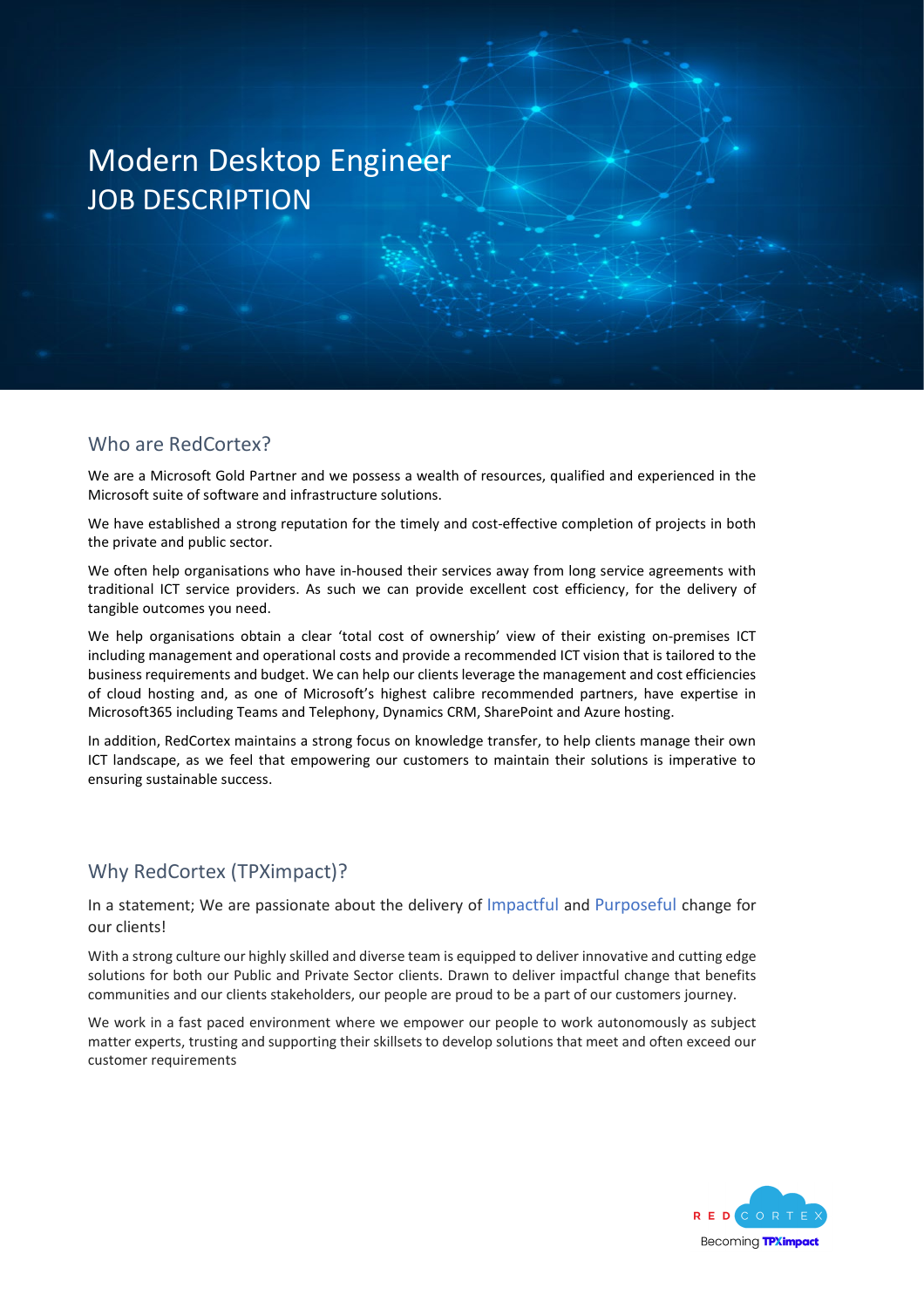#### Who are TPXimpact?

On 9<sup>th</sup> December 2021 RedCortex announced the very exciting news that we had been acquired by the TPXimpact. With both organisations sharing the same DNA, to deliver tangible, quality outputs quickly for our customers, this only extends our opportunities to work with even more exciting clients.

With a real focus on people and culture, the RedCortex team are excited to venture onto the next chapter with our extended family.

Below are just some examples of what makes RedCortex / TPXimpact a great environment to work in

**702 hours** donated to Charities & Communities in last 6 months and **£33,000** of donations to Charity

Extremely focused on diversity at every level, this is demonstrated by the fact that **51%** of our workforce is female, with a **40%** representation in leadership roles, which is unorthodox in a Digital / IT Organisation.

**1,092 careers** have been kick-started via our Community Investment Programme, which places us well on track for our target of 5,000 by 2025

We believe we are already well underway in achieving our target of **Net Zero** by 2025, if not already there! Our targets will soon be verified by the Science Based Targets initiative (SBTi)

Recently launched employee resource groups covering **women**, **LGBTQI** and **minority ethnic** groups. We also have a **Board Mentoring Programme**

Launch of a new **Academy** to build skills internally

A recent organisational survey a score of **8/10** in terms of confidence in Leadership

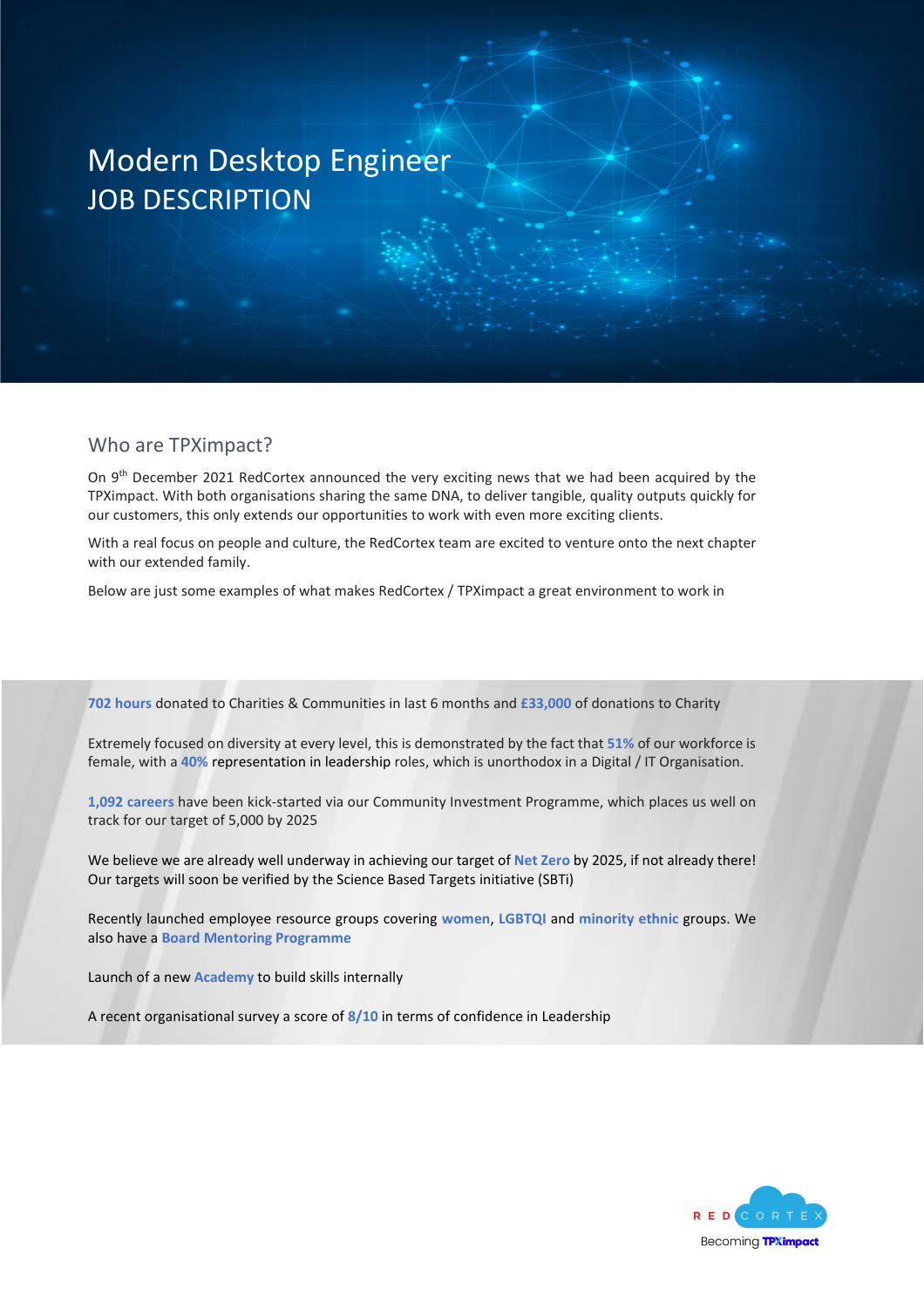### Benefits of working for RedCortex?









25 days Holiday Pension 9% 2 Charity Volunteer Days



Electric Car Scheme Share Incentive Scheme Personal Development Allowance

Coming soon…





Cycle to Work Scheme Working from Home Allowance

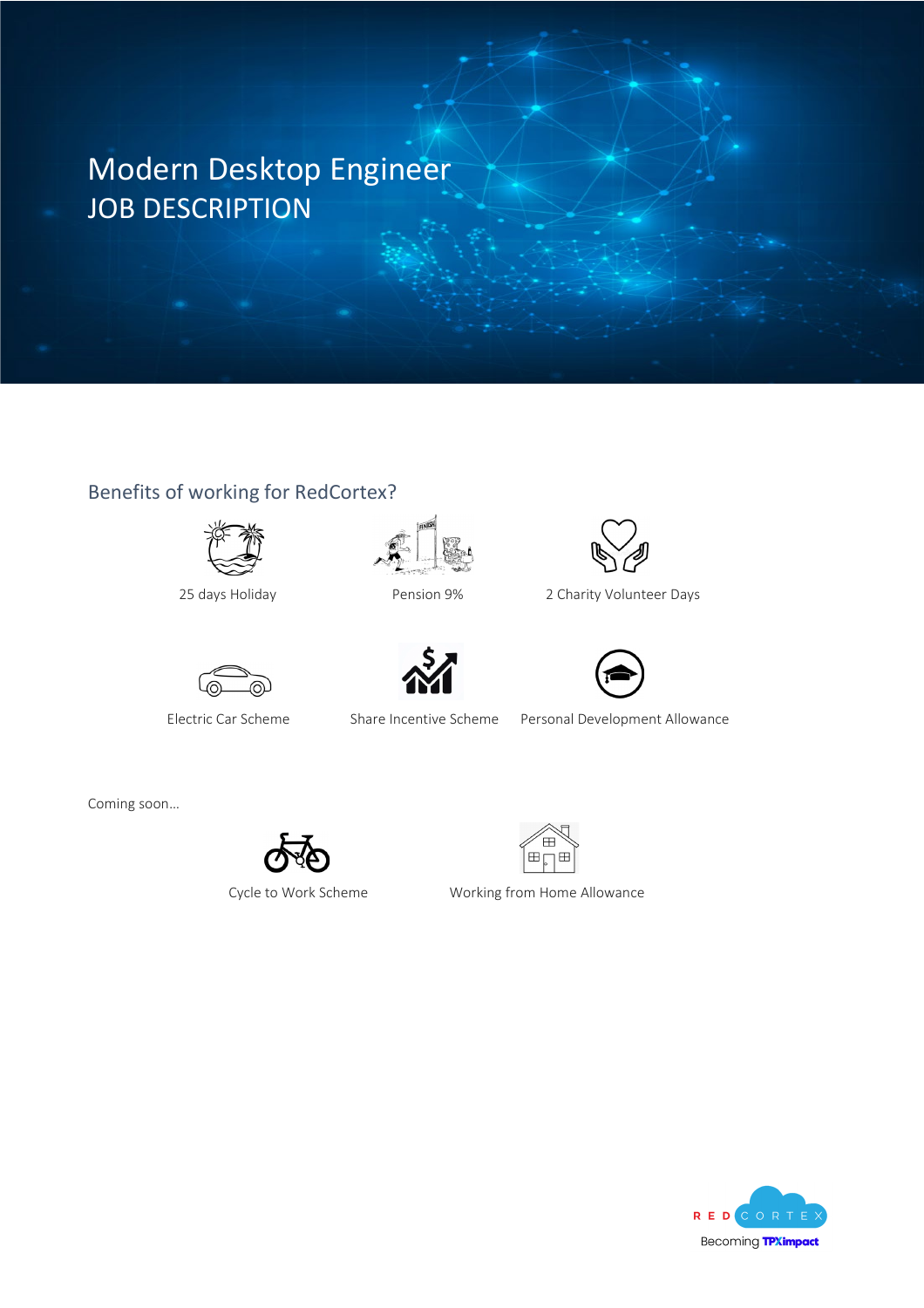### Details and requirements for this position?

| Responsibilities                                                                                                                                                                                                | <b>Skills and Experience</b>                                                                                                                                               |
|-----------------------------------------------------------------------------------------------------------------------------------------------------------------------------------------------------------------|----------------------------------------------------------------------------------------------------------------------------------------------------------------------------|
| Working with customer ICT support<br>teams to advise and assist with<br>implementation and configuration of<br>Microsoft 365, Enterprise Mobility and<br>Security (EM&S) and other Microsoft<br>Cloud services. | 5+ years' experience working as a<br>Desktop Engineer.                                                                                                                     |
| Providing advice and guidance on<br>migration to Microsoft Cloud services<br>and ensuring that customers maximise<br>the adoption of these services.                                                            | Experience of Microsoft Enterprise<br>Mobility and Security (EM&S) services<br>including Azure Active Directory, InTune,<br>Cloud App Security.                            |
| Working comfortably with customer ICT<br>Support teams to advise and guide on all<br>aspects of Microsoft 365 services and<br>the integration of these services into<br>existing environments.                  | Experience with multiple Windows<br>Operating Systems including Windows 7,<br>Windows 8.1 and Windows 10, server<br>systems such as Windows Server 2012,<br>2016 and 2019. |
| Administering systems using PowerShell.                                                                                                                                                                         | Knowledge of device management<br>including InTune,<br>Configuration<br>Manager, Autopilot and WhiteGlove.                                                                 |
| Defining<br>detailed steps<br>for<br>any<br>implementation work and adhere to<br>defined change control processes.                                                                                              | Experience in advanced security and<br>compliance services such as Windows<br>Defender, Defender for<br>Identity,<br>Defender for Office365.                               |
|                                                                                                                                                                                                                 | Experience of implementing<br>and<br>supporting Windows Virtual Desktop<br>service in Azure.                                                                               |